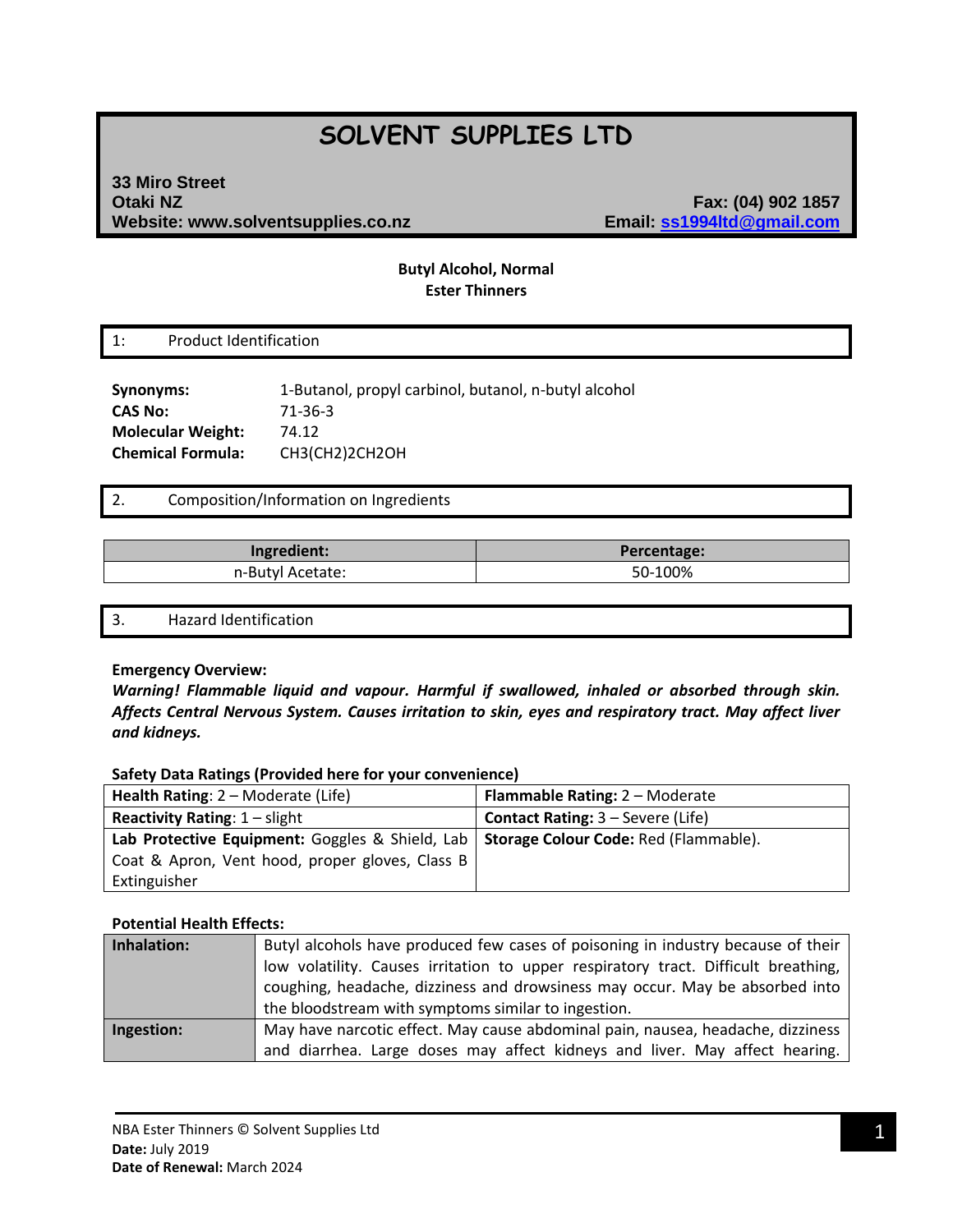|                          | Estimated mean lethal dose is 3-7 ounces.                                              |
|--------------------------|----------------------------------------------------------------------------------------|
| <b>Skin Contact:</b>     | An irritant to the skin, causing a loss of natural oils. Can be absorbed through skin  |
|                          | with symptoms paralleling those from ingestion.                                        |
| <b>Eye Contact:</b>      | Vapours can be irritating, causing tearing and pain. Splashes cause inflammation       |
|                          | and blurred vision.                                                                    |
| <b>Chronic Exposure:</b> | Prolonged skin contact may cause drying and cracking of skin. Hearing loss has         |
|                          | been reported in workers chronically exposed to butyl alcohol. May affect sense of     |
|                          | balance, liver and kidneys.                                                            |
| <b>Aggravation</b>       | of   Persons with pre-existing skin disorders, eye problems, impaired liver, kidney or |
| <b>Pre-Existing</b>      | respiratory function may be susceptible to the effects of the substance.               |
| <b>Conditions:</b>       |                                                                                        |

4. First Aid Measures

| Inhalation:          | Remove to fresh air. If not breathing, give artificial respiration. If breathing<br>difficult, give oxygen. Call a physician.                                                       |
|----------------------|-------------------------------------------------------------------------------------------------------------------------------------------------------------------------------------|
| Ingestion:           | Induce vomiting immediately as directed by medical personnel. Never give<br>anything by mouth to an unconscious person. Call a physician.                                           |
| <b>Skin Contact:</b> | In case of contact immediately flush skin with plenty of water for at least 15<br>minutes. Remove contaminated clothing and shoes. Wash clothing before reuse.<br>Call a physician. |
| <b>Eye Contact:</b>  | Immediately flush eyes with plenty of water for at least 15 minutes, lifting lower<br>and upper eyelids occasionally. Get medical attention immediately.                            |

| <b>Fire Fighting Measures</b><br>- 5. |  |
|---------------------------------------|--|
|---------------------------------------|--|

#### **Fire:**

| Flash point:                         | 37°C (99F) CC                       |
|--------------------------------------|-------------------------------------|
| Auto ignition temperature:           | 343°C (649F)                        |
| Flammable limits in air % by Volume: | $\text{lel}: 1.4 \text{ uel}: 11.2$ |

## *Flammable. Dangerous fire hazard when exposed to heat or flame.*

#### **Explosion:**

Above flash point, vapour-air mixtures are explosive within flammable limits noted above. Vapours can flow along surfaces to distant ignition source and flash back. Sensitive to static discharge.

#### **Fire Extinguishing media:**

Dry chemical, foam or carbon dioxide. Water spray may be used to keep fire exposed containers cool.

## **Special Information:**

In the event of a fire, wear full protective clothing and NIOSH-approved self contained breathing apparatus with full face piece operated in the pressure demand or other positive pressure mode. Water may be used to flush spills away from exposures and to dilute spills to non-flammable mixtures.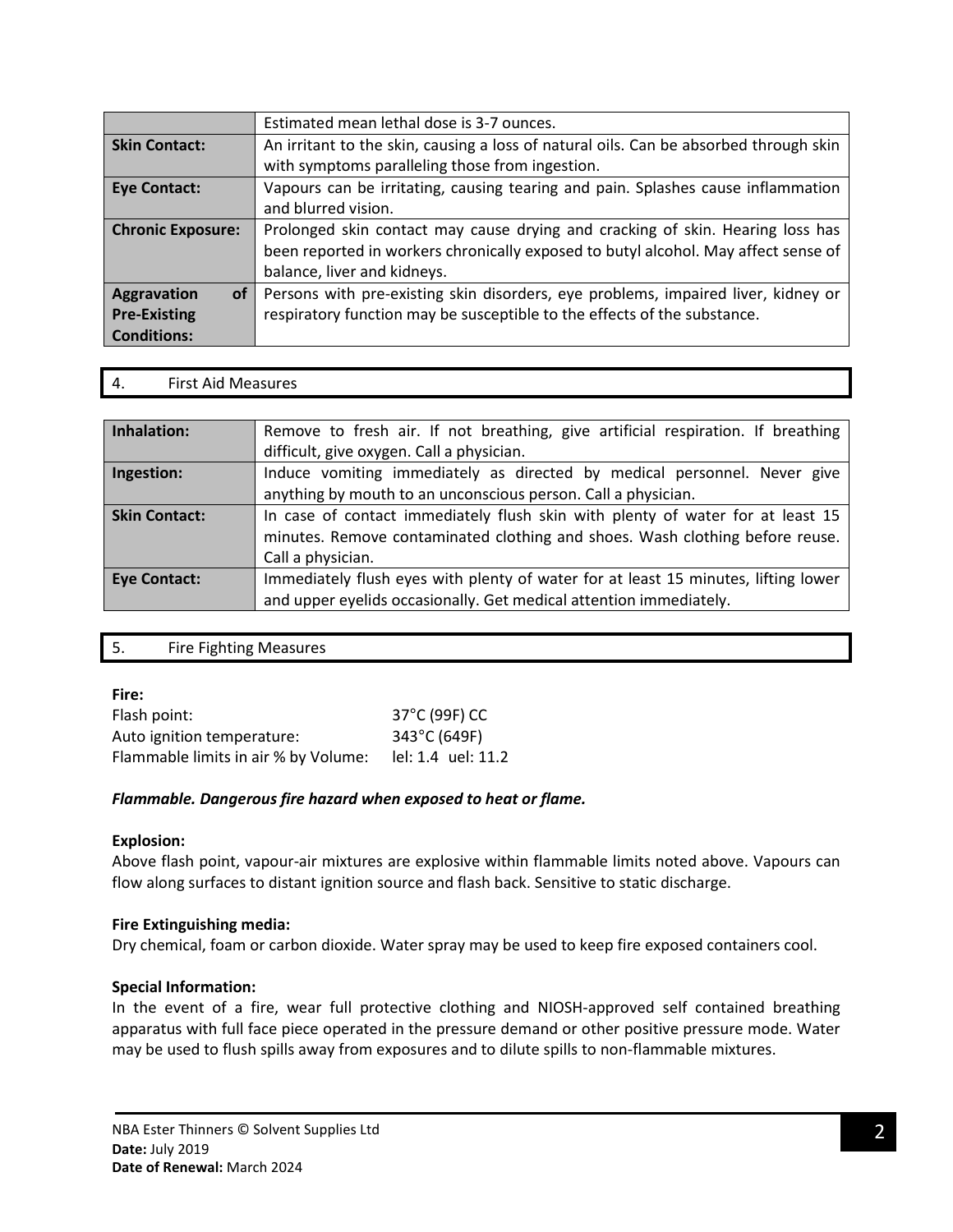## 6. Accidental Release Measures

Ventilate area of leak or spill. Remove all sources of ignition. Wear appropriate personal protective equipment as specified in Section 8. Isolate hazard area. Keep unnecessary and unprotected personnel from entering. Contain and recover liquid when possible. Use non-sparking tools and equipment. Collect liquid in appropriate container or absorb with an inert material (eg vermiculite, dry sand, earth) and place in a chemical waste container. Do not use combustible materials such as saw dust. Do not flush to sewer. If a leak or spill has not ignited, use water spray to disperse the vapours, to protect personnel attempting to stop leak and to flush spills away from exposures. US Regulations (CERCLA) require reporting spills and releases to soil, water and air in excess of reportable quantities.

## 7. Handling and Storage

Protect against physical damage. Store in a cool, dry well ventilated location away from any area where the fire hazard may be acute. Outside or detached storage is preferred. Separate from incompatibles. Containers should be bonded and grounded for transfers to avoid static sparks. Storage and use areas should be No Smoking areas. Use non-sparking type tools and equipment, including explosion proof ventilation. Containers of this material may be hazardous when empty since they retain product residues (vapours, liquid). Observe all warnings and precautions listed for the product.

## 8. Exposure Controls/Personal Protection

| <b>Airborne Exposure Limits:</b> | OSHA Permissible Exposure Limit (PEL): 100 ppm                                      |  |  |
|----------------------------------|-------------------------------------------------------------------------------------|--|--|
|                                  | ACGIH Threshold Limit Value (TLV): 200 ppm                                          |  |  |
| <b>Ventilation System:</b>       | A system of local and/or general exhaust is recommended to keep employee            |  |  |
|                                  | exposures below the Airborne Exposure Limits. Local exhaust ventilation is          |  |  |
|                                  | generally preferred because it can control the emissions of the contaminant at      |  |  |
|                                  | its source, preventing dispersion of it into the general work area. Please refer to |  |  |
|                                  | the ACGIH document, Industrial Ventilation, A Manual of Recommended                 |  |  |
|                                  | Practices, most recent edition for details.                                         |  |  |
| Personal                         | If the exposure limit is exceeded and engineering controls are not feasible, a full |  |  |
| <b>Respirators (NIOSH</b>        | face piece respirator with organic vapour cartridge may be worn up to 50 times      |  |  |
| Approved):                       | the exposure limit or the maximum use concentration specified by the                |  |  |
|                                  | appropriate regulatory agency or respirator supplier, whichever is lowest. For      |  |  |
|                                  | emergencies or instances where the exposure levels are not known, use a full        |  |  |
|                                  | face piece positive pressure, air supplied respirator. WARNING: Air purifying       |  |  |
|                                  | respirators do not protect workers in oxygen-deficient atmospheres.                 |  |  |
| <b>Skin Protection:</b>          | Wear impervious protective clothing, including boots, gloves, lab coat, apron or    |  |  |
|                                  | overalls as appropriate to prevent skin contact.                                    |  |  |
| <b>Eye Protection:</b>           | Use chemical safety goggles and/or a full face shield where splashing is possible.  |  |  |
|                                  | Maintain eye wash fountain and quick drench facilities in work area.                |  |  |

Section 9: Physical and Chemical Properties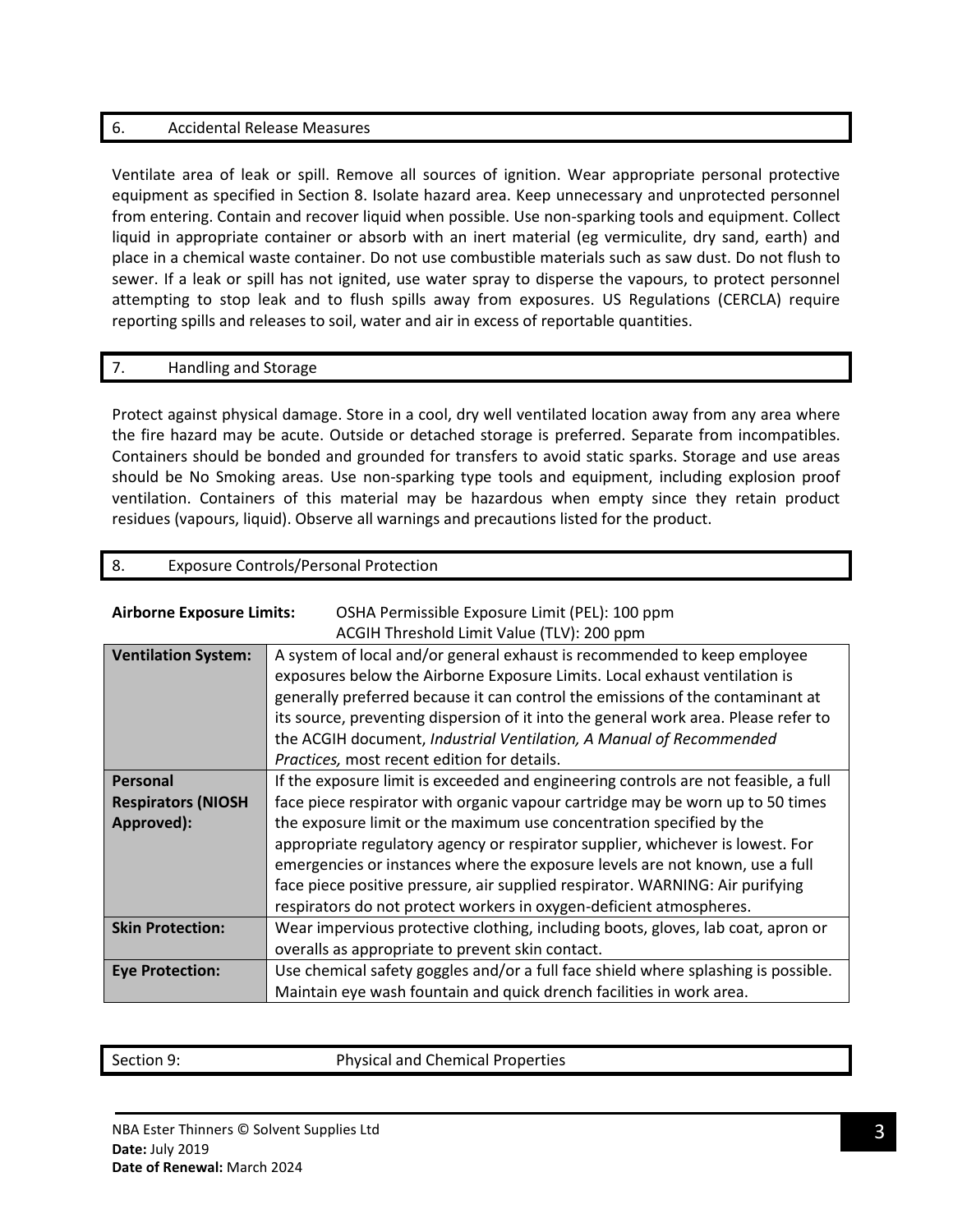Appearance: Clear, colourless solution.

| Appearance:   | Odour:          | PH:         | <b>Vapour</b><br><b>Pressure</b> | Vapour<br><b>Density</b> | <b>Boiling</b><br>Point: | <b>Melting Point:</b> |
|---------------|-----------------|-------------|----------------------------------|--------------------------|--------------------------|-----------------------|
|               |                 |             | (mm Hg):                         | $(Air=1):$               |                          |                       |
| Clear,        | Strong          | n/a         | 5@20C                            | 2.6                      | 118C                     | $-89C(-128F)$         |
| colourless    | characteristic, |             | (68F)                            |                          | (244F)                   |                       |
| solution      | mildly          |             |                                  |                          |                          |                       |
|               | alcoholic       |             |                                  |                          |                          |                       |
|               | odour.          |             |                                  |                          |                          |                       |
| % Volatile by | <b>Specific</b> | Evaporation | Solubility:                      |                          |                          |                       |
| Volume@21     | <b>Gravity:</b> | Rate        |                                  |                          |                          |                       |
| $C(70F)$ :    |                 | $(BuAc=1):$ |                                  |                          |                          |                       |
| 100           | 0.81 @ 20C/4C   | 0.46        | 9 mL/100                         |                          |                          |                       |
|               |                 |             | mL water                         |                          |                          |                       |
|               |                 |             | @ 25C                            |                          |                          |                       |

Section 10: Stability and Reactivity

## **Stability:**

Stable under ordinary conditions of use and storage.

#### **Hazardous Decomposition Products:**

Carbon dioxide and carbon monoxide may form when heated to decomposition.

#### **Hazardous Polymerization:**

Will not occur.

#### **Incompatibilities:**

Strong oxidizers, strong mineral acids, halogens, aluminum, chromium trioxide, alkali metals.

#### **Conditions to avoid:**

Heat, flames, ignition sources and incompatibles.

| Section 11:              | <b>Toxicological Information</b> |                                                                    |                    |
|--------------------------|----------------------------------|--------------------------------------------------------------------|--------------------|
|                          |                                  |                                                                    |                    |
| Oral rat LD50:           | 790 mg/kg                        | <b>Inhalation rat LD50:</b>                                        | 8000 ppm/4H        |
|                          |                                  |                                                                    |                    |
| <b>Skin Rabbit LD50:</b> | 3400 mg/kg                       | standard<br>Irritation,                                            | 20 mg/24H moderate |
|                          |                                  | Draize, skin, rabbit:                                              |                    |
| Irritation, standard     |                                  | 2 mg/24H severe: investigated as a mutagen, reproductive effector. |                    |
| Draize, eye, rabbit:     |                                  |                                                                    |                    |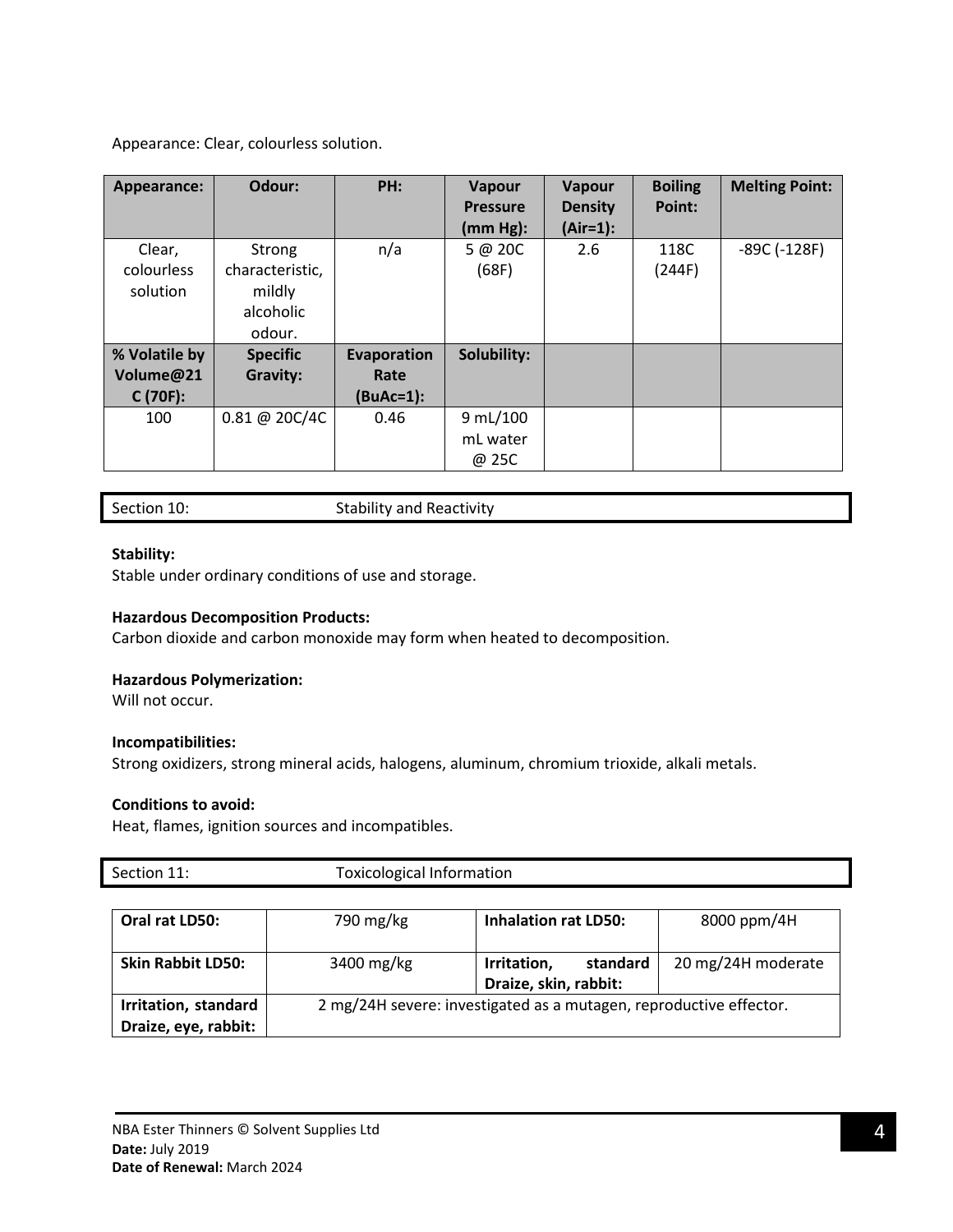NTP Carcinogen

| Ingredient      | Known        | <b>Anticipated</b> | <b>IARC</b> | Lategory |
|-----------------|--------------|--------------------|-------------|----------|
| n-butyl alcohol | 20.21<br>36∹ | No                 | No          | None     |

|             | <b>Ecological Information</b> |
|-------------|-------------------------------|
| Section 12: |                               |
|             |                               |
|             |                               |

#### **Environmental Fate:**

When released into the soil, this material is expected to readily biodegrade. When released into the soil, this material is expected to leach into groundwater. When released into the soil, this material may evaporate to a moderate extent. When released to water, this material is expected to quickly evaporate. When released into water, this material is expected to readily biodegrade. This material has a log octanol-water partition coefficient of less than 3.0. This material is not expected to significantly bioaccumulate. When released into the air, this material is expected to be readily degraded by reaction with photo-chemically produced hydroxyl radicals. When released into the air, this material is expected to have a half-life between 1 and 10 days.

#### **Environmental Toxicity:**

The LC50/96 hour values for fish are over 100 mg/l. The EC 50/48 hour values for daphnia are over 100 mg/l. This material is not expected to be toxic to aquatic life.

| Section 13: | <b>Disposal Considerations</b> |
|-------------|--------------------------------|
|             |                                |

Whatever cannot be saved for recovery or recycling should be handled as hazardous waste and sent to a RCRA approved incinerator or disposed in a RCRA approved waste facility. Processing, use or contamination of this product may change the waste management options. State and local disposal regulations may differ from federal disposal regulations. Dispose of container and unused contents in accordance with federal, state and local requirements.

| Section 14: | Transport Information |
|-------------|-----------------------|
|-------------|-----------------------|

**Domestic (Land, D.O.T)**

| <b>Proper Shipping Name</b> | <b>Hazard Class</b> | UN/NA  | <b>Packing Group</b> |
|-----------------------------|---------------------|--------|----------------------|
| <b>BUTANOLS</b>             |                     | JN1120 |                      |

#### **International (Water, I.M.O)**

| <b>Proper Shipping Name</b> | <b>Hazard Class</b> | UN/NA  | <b>Packing Group</b> |
|-----------------------------|---------------------|--------|----------------------|
| <b>BUTANOLS</b>             |                     | JN1120 | Ш                    |

Section 15: Regulatory Information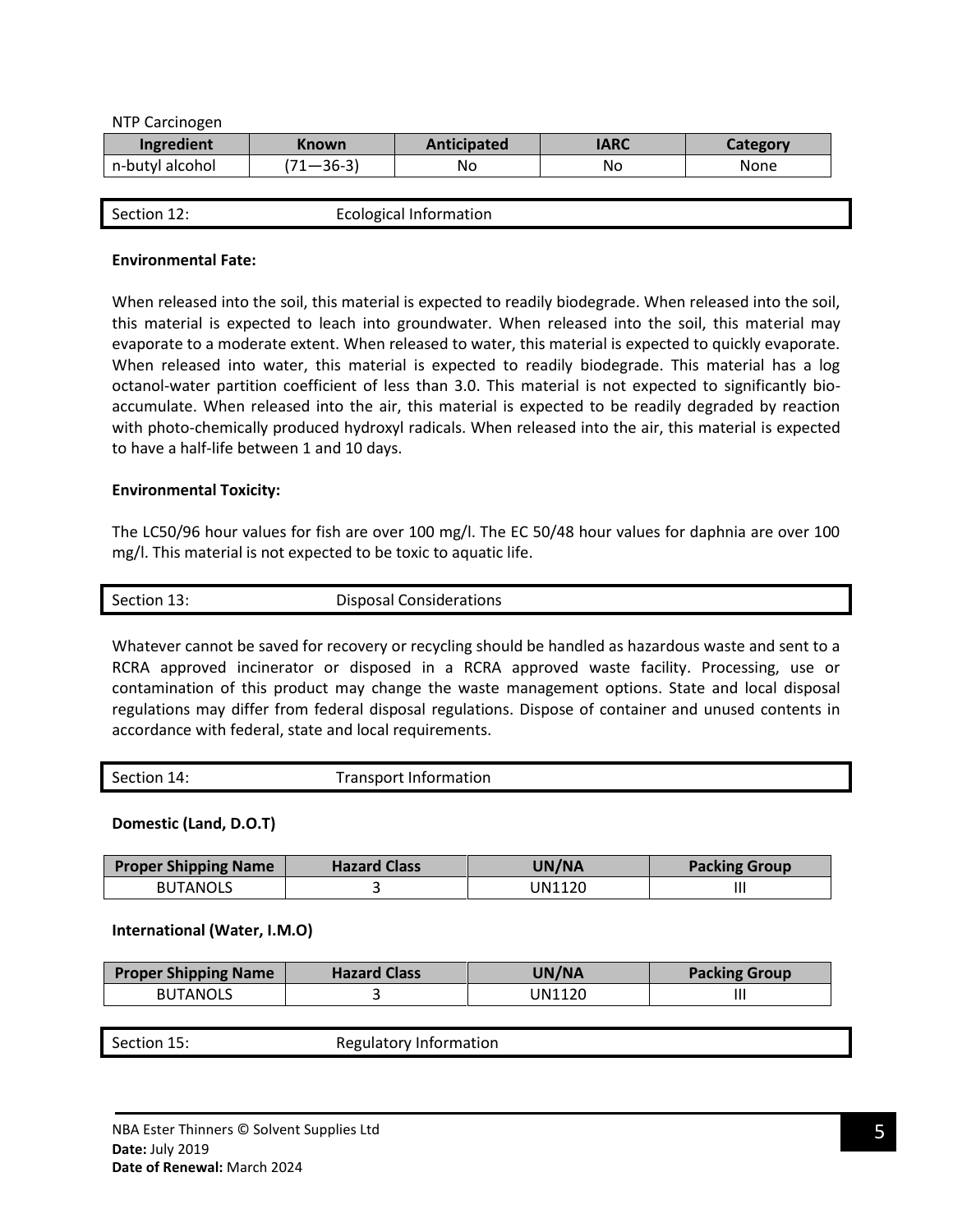## **Chemical Inventory Status Part 1**

| Ingredient                | <b>\ustralia</b> | IJLA |     | Japan |
|---------------------------|------------------|------|-----|-------|
| n-Butyl Alcohol (71-36-3) | Yes              | Yes  | Yes | Yes   |

#### **Chemical Inventory Status Part 2**

| Ingredient                            | anada | Korea | <b>DSL</b> | <b>NDSL</b> | Phil |
|---------------------------------------|-------|-------|------------|-------------|------|
| $(71-36-3)$<br>n-Butyl.<br>Alcohol (7 | Yes   | Yes   | Yes        | Νo          | Yes  |

#### **Federal, State & International Regulations Part 1**

| Ingredient Chemical Category | <b>SARA 302</b> | <b>SARA 313</b> |    | TDC | List |
|------------------------------|-----------------|-----------------|----|-----|------|
| n-Butyl Alcohol (71-36-3)    |                 | Nc              | No | No  | Yes  |

#### **Federal, State & International Regulations Part 2**

| Ingredient                | <b>Chemical Weapons</b><br><b>Convention</b> | <b>CERCLA</b> | <b>RCRA</b>    | 8(d)            |
|---------------------------|----------------------------------------------|---------------|----------------|-----------------|
| n-Butyl Alcohol (71-36-3) | Yes                                          | 5000          | 261.33         | No              |
| <b>TSCA 12(b)</b>         | <b>Pressure</b>                              | <b>CDTA</b>   | SARA 3/11/312: | <b>Chronic:</b> |
| No.                       | No                                           |               | Acute: Yes     | Yes             |
| <b>Fire</b>               | <b>Reactivity</b>                            |               |                |                 |
| Yes                       | No (Pure/Liquid)                             |               |                |                 |

| <b>New Zealand Hazchem Code:</b> | 3 [Y] E                                                                                                                                                                           |
|----------------------------------|-----------------------------------------------------------------------------------------------------------------------------------------------------------------------------------|
| <b>Poison Schedule:</b>          | None allocated                                                                                                                                                                    |
| <b>WHMIS:</b>                    | This MSDS has been prepared according to the hazard criteria of the<br>Controlled Products Regulations (CPR) and the MSDS contains all of the<br>information required by the CPR. |

| Section<br>ำา 16: | Other Information |
|-------------------|-------------------|

**NFPA Ratings: Health:** 1 **Flammability**: 3 **Reactivity**: 0

#### **Label Hazard Warning:**

WARNING! FLAMMABLE LIQUID AND VAPOR. HARMFUL IF SWALLOWED, INHALED OR ABSORBED THROUGH SKIN. AFFECTS CENTRAL NERVOUS SYSTEM. CAUSES IRRITATION TO SKIN, EYES AND RESPIRATORY TRACT. MAY AFFECT LIVER AND KIDNEYS.

#### **Label Precautions:**

Keep away from heat, sparks and flame. Keep container closed. Avoid breathing vapor or mist. Use only with adequate ventilation.